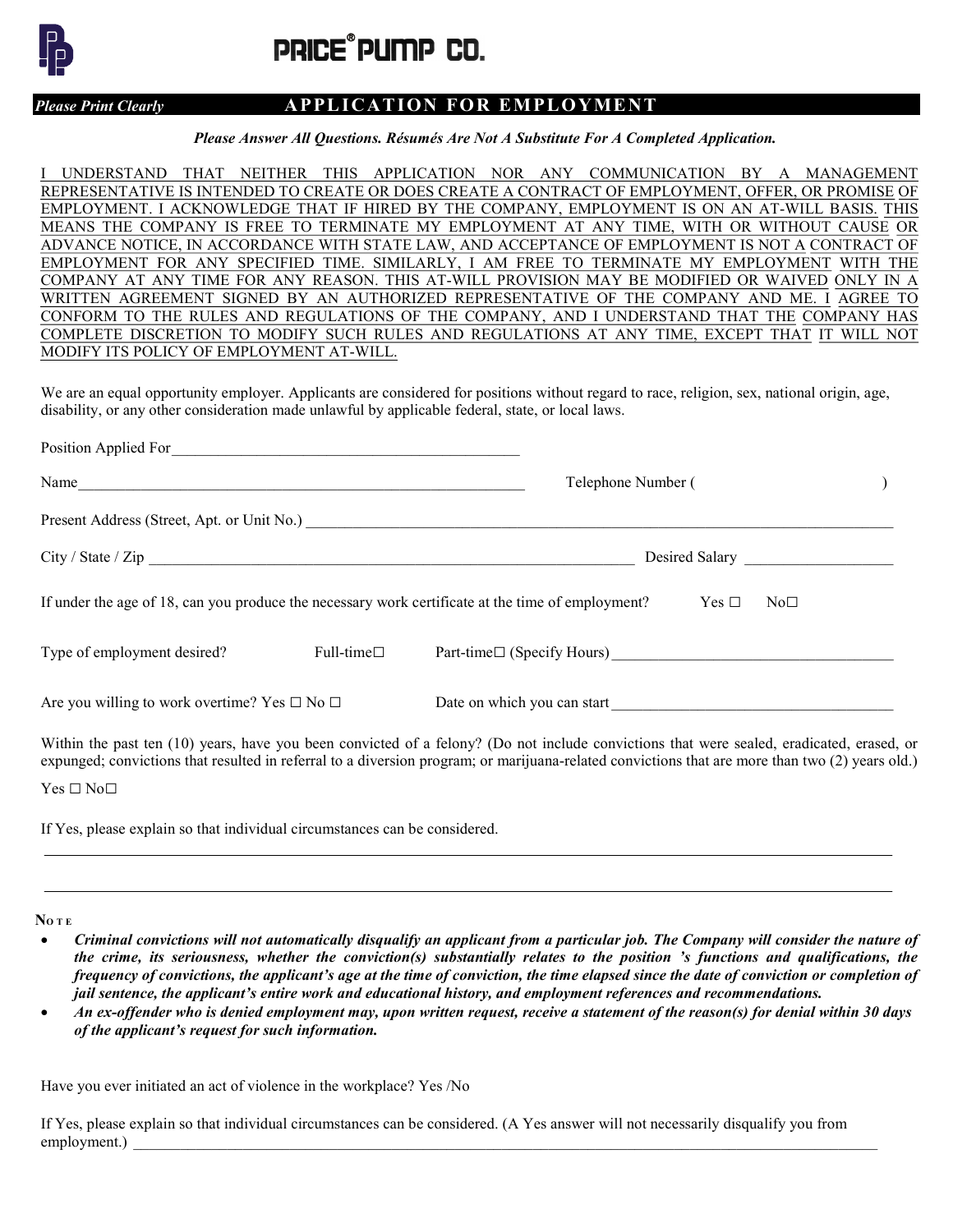List special technical skills that you feel qualify you for the job for which you are applying (i.e., computer programming/language, software, equipment operation, special tools or machines, etc.):

| Education                           | <b>School Name and Location</b> | <b>Course of</b><br><b>Study</b> | Graduate? | # of Years<br>Completed | Degree/Major |
|-------------------------------------|---------------------------------|----------------------------------|-----------|-------------------------|--------------|
| High School                         |                                 |                                  |           |                         |              |
| College                             |                                 |                                  |           |                         |              |
| Bus./Tech./Trade<br>or Post College |                                 |                                  |           |                         |              |

Honors Received

## WORK EXPERIENCE

Start with your present or last place of employment. You may include any verifiable work performed on a volunteer basis, internships, or military service.

| Employer    |                |                                                                                                                                                                                                                                      |  |                         |                         |  |  |
|-------------|----------------|--------------------------------------------------------------------------------------------------------------------------------------------------------------------------------------------------------------------------------------|--|-------------------------|-------------------------|--|--|
| Name        |                | <b>Address</b>                                                                                                                                                                                                                       |  |                         | <b>Type of Business</b> |  |  |
|             |                |                                                                                                                                                                                                                                      |  |                         |                         |  |  |
|             |                |                                                                                                                                                                                                                                      |  |                         |                         |  |  |
|             |                |                                                                                                                                                                                                                                      |  |                         |                         |  |  |
|             |                |                                                                                                                                                                                                                                      |  |                         |                         |  |  |
|             |                | Duties <u>and the second contract of the second contract of the second contract of the second contract of the second contract of the second contract of the second contract of the second contract of the second contract of the</u> |  |                         |                         |  |  |
| Employer    |                |                                                                                                                                                                                                                                      |  |                         |                         |  |  |
| <b>Name</b> | <b>Address</b> |                                                                                                                                                                                                                                      |  | <b>Type of Business</b> |                         |  |  |
|             |                | Phone $(\_\_\_\_\_)$ $(\_\_\_\_\_)$ Dates Employed From $\_\_\_\_/$ $(\_\_\_\_$ To $\_\_\_/$ $(\_\_\_\_)$                                                                                                                            |  |                         |                         |  |  |
|             |                |                                                                                                                                                                                                                                      |  |                         |                         |  |  |
|             |                |                                                                                                                                                                                                                                      |  |                         |                         |  |  |
|             |                |                                                                                                                                                                                                                                      |  |                         |                         |  |  |
|             |                |                                                                                                                                                                                                                                      |  |                         |                         |  |  |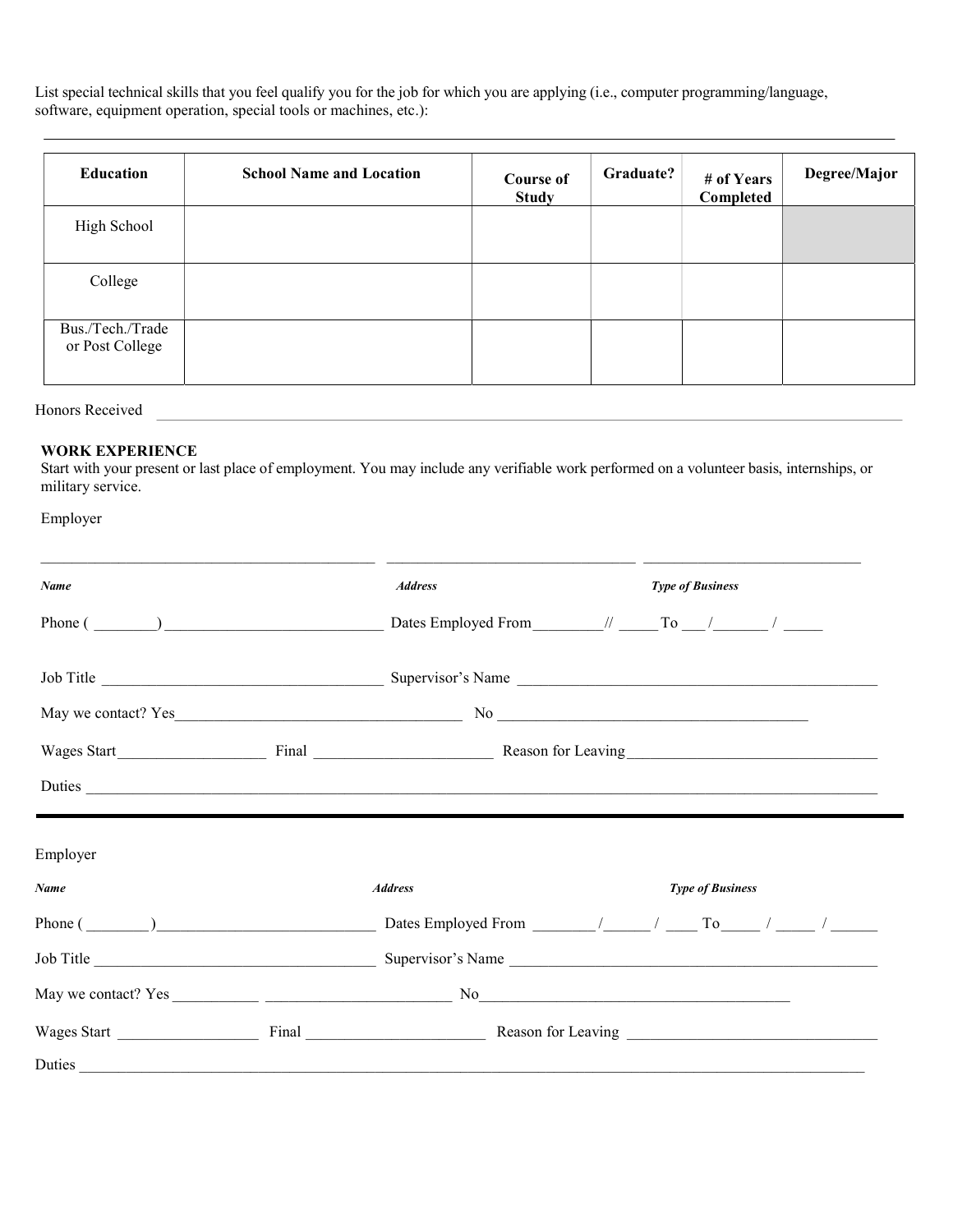| <b>Address</b> | <b>Type of Business</b>                                                                                        |
|----------------|----------------------------------------------------------------------------------------------------------------|
|                |                                                                                                                |
|                |                                                                                                                |
|                |                                                                                                                |
|                |                                                                                                                |
|                | Duties                                                                                                         |
|                |                                                                                                                |
| <b>Address</b> | <b>Type of Business</b>                                                                                        |
|                |                                                                                                                |
|                |                                                                                                                |
|                |                                                                                                                |
|                | Wages Start Final Final Reason for Leaving                                                                     |
|                | Duties                                                                                                         |
|                |                                                                                                                |
| <b>Address</b> | <b>Type of Business</b>                                                                                        |
|                | Phone $(\_\_\_\_\)$ $\_\_\_\_\_\_$ Dates Employed From $\_\_\_\_\_$ / $\_\_\_\_\_$ To $\_\_\_\_$ / $\_\_\_\_$  |
|                | Job Title Supervisor's Name Supervisor's Name Supervisor's Name Supervisor's Name Supervisor's Name Supervisor |
|                |                                                                                                                |
|                |                                                                                                                |
|                |                                                                                                                |
|                | Duties                                                                                                         |

## **REFERENCES**

Please list the names of additional work-related references we may call. Individuals with no prior work experience may list school or volunteer related references.

| <b>NAME</b> | <b>POSITION</b> | <b>COMPANY</b> | <b>WORK RELATIONSHIP</b><br>(i.e., supervisor, co-worker) | <b>TELEPHONE</b> |
|-------------|-----------------|----------------|-----------------------------------------------------------|------------------|
|             |                 |                |                                                           |                  |
|             |                 |                |                                                           |                  |